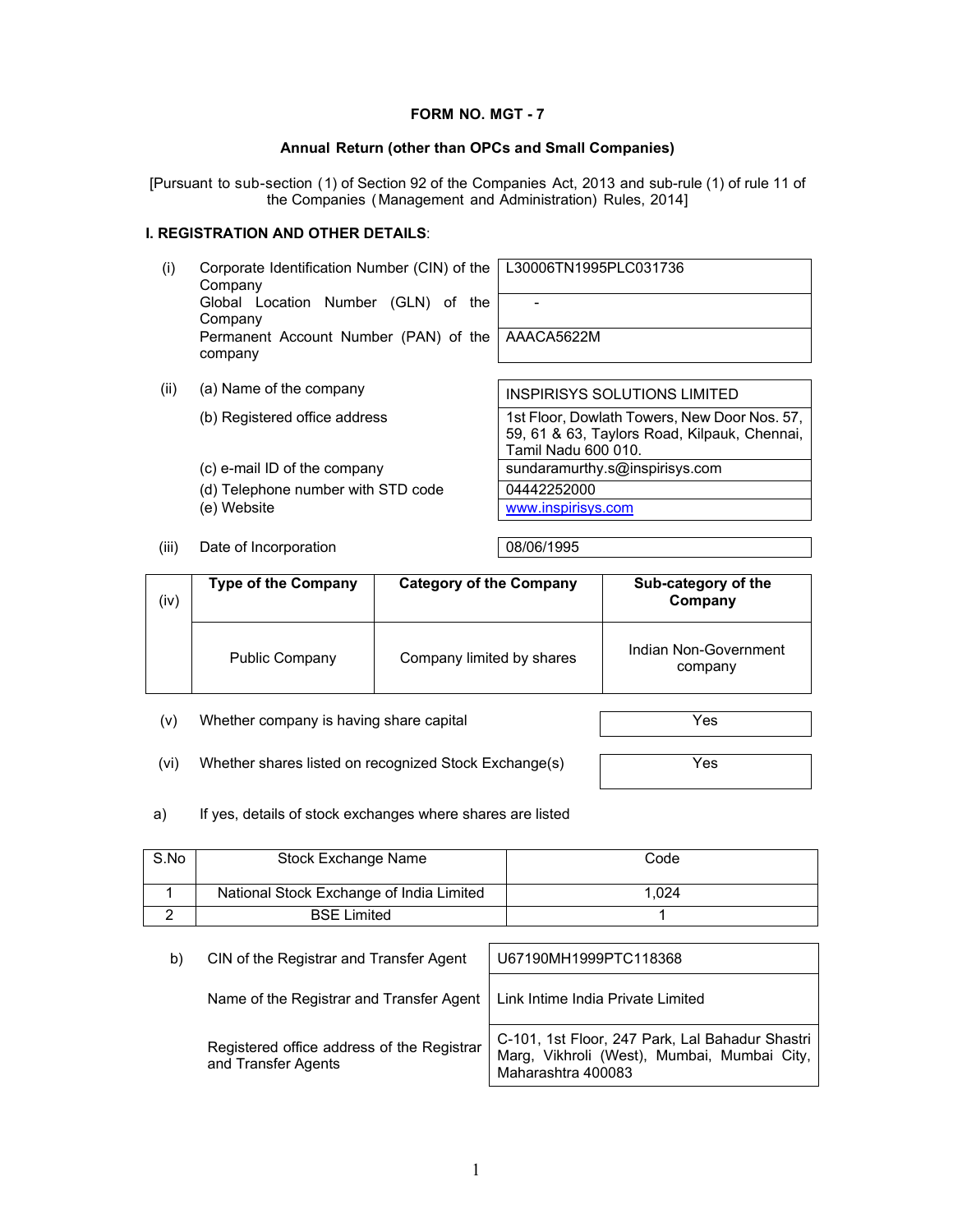| (vii) | *Financial year From date                                                                              | From (DD/MM/YYY)               | Т٥<br>(DD/MM/YYY) |
|-------|--------------------------------------------------------------------------------------------------------|--------------------------------|-------------------|
|       |                                                                                                        | 01/04/2021                     | 31/03/2022        |
|       |                                                                                                        |                                |                   |
| (vii) | Whether Annual general meeting (AGM)<br>held                                                           |                                |                   |
|       | (a) If yes, Date of AGM                                                                                |                                |                   |
|       | (b) Due date of AGM                                                                                    | Will be held within 30/09/2022 |                   |
|       | (c) Whether extension of AGM<br>was<br>granted - Yes / No.                                             | No.                            |                   |
|       | (d) If yes, provide the Service Request<br>Number (SRN) of the application form filed<br>for extension | N.A                            |                   |
|       | (e) Extended due date of AGM after grant<br>of extension                                               | N.A                            |                   |
|       | (f) Specify the reasons for not holding the<br>same                                                    |                                |                   |

#### **II. PRINCIPAL BUSINESS ACTIVITIES OF THE COMPANY**

Number of business activities **3** 

| S.<br><b>No</b> | Main<br><b>Activity</b><br>group code | Description of<br><b>Main Activity</b><br>group | <b>Business</b><br><b>Activity</b><br>Code | <b>Description of Business</b><br><b>Activity</b>                       | % of turnover<br>of the<br>company |
|-----------------|---------------------------------------|-------------------------------------------------|--------------------------------------------|-------------------------------------------------------------------------|------------------------------------|
|                 | G                                     | Trade                                           | G2                                         | Retail Trading                                                          | 24.4%                              |
| $\mathfrak{p}$  | J                                     | Information and<br>communication                | J6                                         | Computer<br>programming,<br>related<br>consultancy<br>and<br>activities | 71.6%                              |
| 3               | N                                     | Support service to<br>Organizations             | N7                                         | Other<br>services to<br>support<br>organizations                        | 4%                                 |

#### **III. PARTICULARS OF HOLDING, SUBSIDIARY AND ASSOCIATE COMPANIES (INCLUDING JOINT VENTURES)**

\* No. of Companies for which information is to be given 7

| S.<br>No | Name of the Company             | CIN/GLN | Holding/<br>Subsidiary /<br>Associate | % of<br>shares<br>held |
|----------|---------------------------------|---------|---------------------------------------|------------------------|
|          | <b>CAC Holdings Corporation</b> | -       | Holding                               | 69.95                  |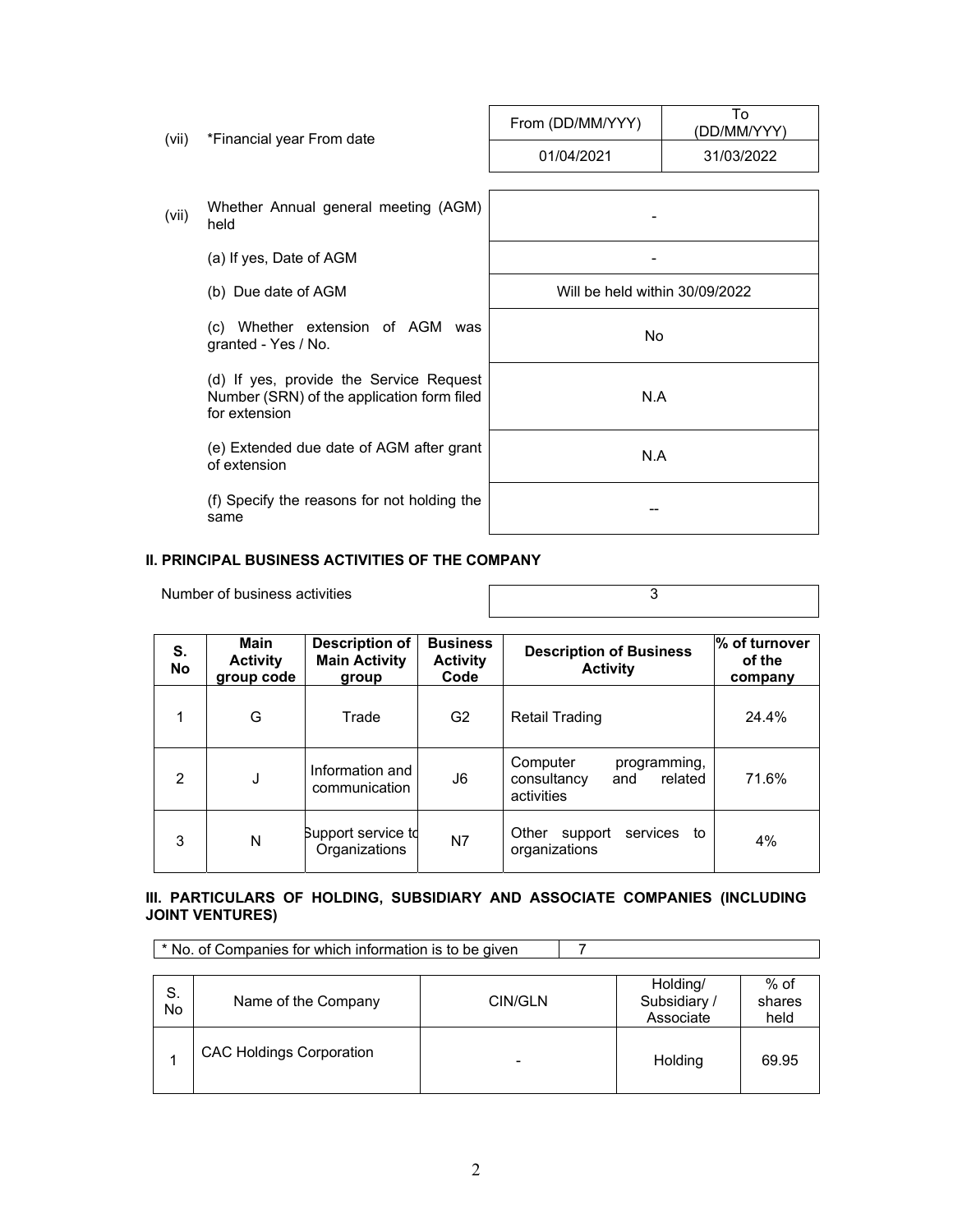| $\overline{2}$ | Inspirisys<br>Solutions<br>IT<br><b>Resources Limited</b> | U80903TN2007PLC062824 | Subsidiary | 100 |
|----------------|-----------------------------------------------------------|-----------------------|------------|-----|
| 3              | <b>Inspirisys Solutions DMCC</b>                          |                       | Subsidiary | 100 |
| $\overline{4}$ | Network Programs (USA) Inc.,                              |                       | Subsidiary | 100 |
| 5              | Inspirisys Solutions Japan KK                             |                       | Subsidiary | 100 |
| 6              | Inspirisys<br>Solutions<br><b>North</b><br>America, Inc.  |                       | Subsidiary | 100 |
| $\overline{7}$ | Inspirisys Solutions Europe Ltd.                          |                       | Subsidiary | 100 |

## **IV. SHARE CAPITAL, DEBENTURES AND OTHER SECURITIES OF THE COMPANY**

## **(i) SHARE CAPITAL**

## **a) Equity Share Capital**

| <b>Particulars</b>                           | <b>Authorised</b><br>capital | <b>Issued capital</b> | <b>Subscribed</b><br>capital | Paid up<br>capital |
|----------------------------------------------|------------------------------|-----------------------|------------------------------|--------------------|
| Total number<br>of equity<br>shares          | 5,00,00,000                  | 3,96,16,873           | 3,96,16,873                  | 3,96,16,873        |
| Total amount of equity<br>shares (in Rupees) | 50,00,00,000                 | 39,61,68,730          | 39,61,68,730                 | 39,61,68,730       |

## **Number of classes** 1

| <b>Class of Shares:</b><br><b>Shares</b><br>Rs.<br><b>Equity</b><br>$\omega$<br>$10/-$ | <b>Authorised</b><br>capital | <b>Issued capital</b> | <b>Subscribed</b><br>capital | Paid up<br>capital |
|----------------------------------------------------------------------------------------|------------------------------|-----------------------|------------------------------|--------------------|
| Number of equity shares                                                                | 5,00,00,000                  | 3,96,16,873           | 3,96,16,873                  | 3,96,16,873        |
| Nominal value per share<br>(in rupees)                                                 | 10                           | 10                    | 10                           | 10                 |
| Total amount of equity<br>shares (in rupees)                                           | 50,00,00,000                 | 39,61,68,730          | 39,61,68,730                 | 39,61,68,730       |

### **b) Preference Share Capital-**

| <b>Particulars</b>                               | <b>Authorised</b><br>capital | <b>Issued</b><br>capital | <b>Subscribed</b><br>capital | Paid up<br>capital |
|--------------------------------------------------|------------------------------|--------------------------|------------------------------|--------------------|
| Total number of preference<br>shares             |                              |                          |                              |                    |
| Total amount of preference<br>shares (in Rupees) |                              |                          |                              |                    |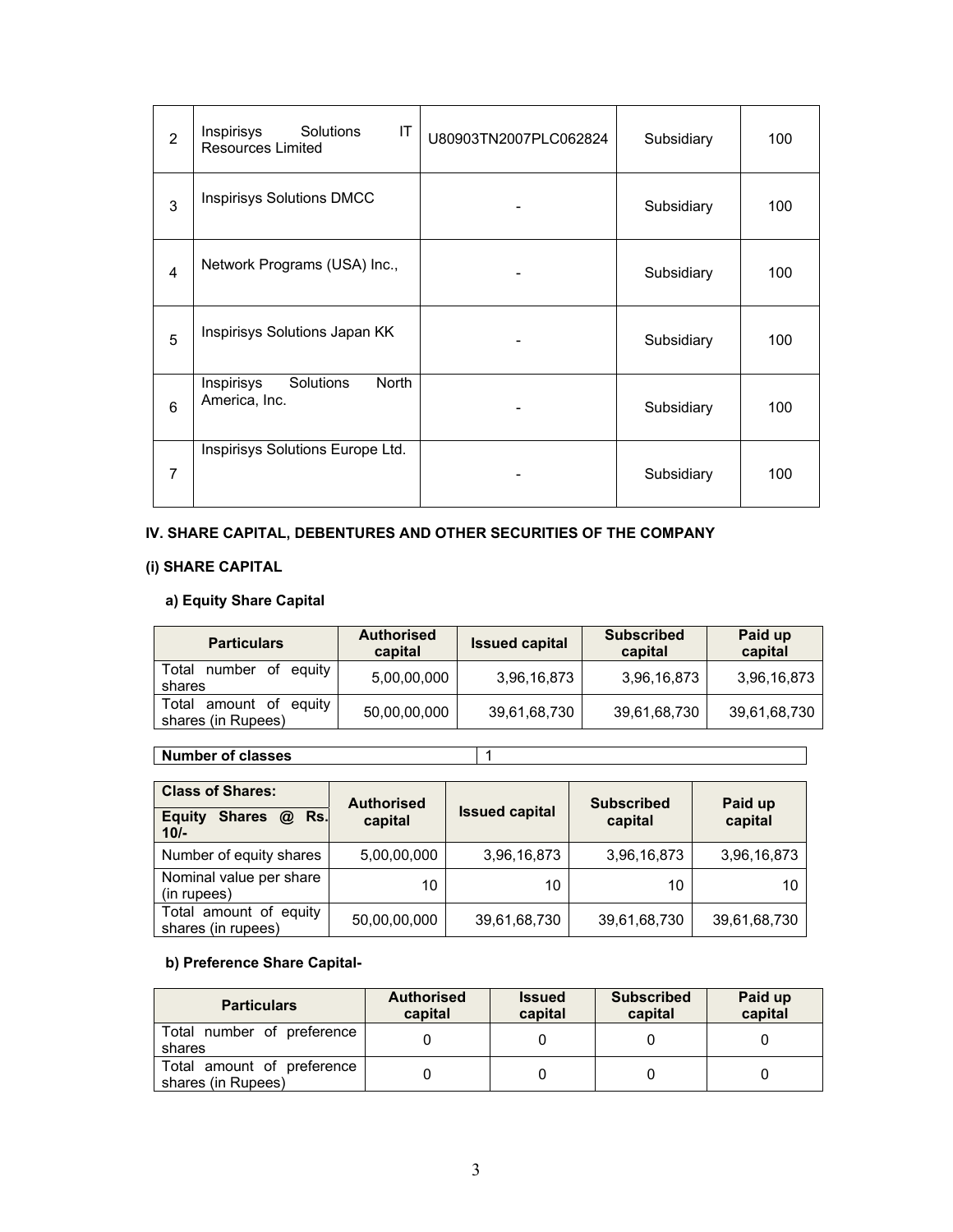# **Number of classes** 0

## **c) Unclassified Share Capital-**

| <b>Particulars</b>                    | <b>Authorised Capital</b> |
|---------------------------------------|---------------------------|
| l Total amount of unclassified shares |                           |

## **d) Break-up of paid-up share capital**

| <b>Class of Shares</b>                                        | No. of shares |              | <b>Total</b><br><b>Nominal</b><br><b>Amount</b> | <b>Total Paid</b><br>up amount | <b>Total</b><br>Premium |                |
|---------------------------------------------------------------|---------------|--------------|-------------------------------------------------|--------------------------------|-------------------------|----------------|
| <b>Equity Share:</b>                                          | Physical      | <b>Demat</b> | Total                                           |                                |                         |                |
| At the beginning of the year                                  | 39,306        | 3,95,77,567  | 3,96,16,873                                     | 39,61,68,730                   | 39,61,68,730            | $\bf{0}$       |
| Increase during the year                                      | 0             | 0            | 0                                               | 0                              | 0                       | $\Omega$       |
| (i) Public Issue                                              | 0             | $\Omega$     | 0                                               | 0                              | $\Omega$                | 0              |
| (ii) Rights Issue                                             | $\Omega$      | $\Omega$     | $\Omega$                                        | 0                              | $\Omega$                | $\Omega$       |
| (iii) Bonus Issue                                             | $\Omega$      | $\Omega$     | 0                                               | 0                              | $\Omega$                | 0              |
| Private<br>Placement<br>(iv)<br><b>Preferential Allotment</b> | 0             | 0            | 0                                               | 0                              | 0                       | 0              |
| (v) ESOPs                                                     | $\mathbf 0$   | $\mathbf{0}$ | 0                                               | $\overline{0}$                 | $\mathbf{0}$            | 0              |
| (vi) Sweat Equity shares allotted                             | $\Omega$      | $\mathbf{0}$ | 0                                               | $\overline{0}$                 | $\mathbf 0$             | 0              |
| (vii) Conversion of Preference<br>shares                      | $\Omega$      | $\Omega$     | 0                                               | 0                              | $\Omega$                | $\Omega$       |
| (viii) Conversion of Debentures                               | 0             | $\Omega$     | 0                                               | 0                              | $\Omega$                | 0              |
| (ix) GDRs / ADRs                                              | $\mathbf 0$   | $\Omega$     | 0                                               | $\overline{0}$                 | $\mathbf 0$             | $\overline{0}$ |
| (x) Others, specify                                           |               |              |                                                 |                                |                         |                |
| Decrease during the year                                      | 0             | $\Omega$     | 0                                               | 0                              | 0                       | $\mathbf 0$    |
| (i) Buy-back of shares                                        | $\Omega$      | $\Omega$     | 0                                               | 0                              | $\Omega$                | 0              |
| (ii) Shares Forfeiture                                        | $\Omega$      | $\Omega$     | 0                                               | 0                              | $\Omega$                | $\Omega$       |
| (iii) Reduction of share capital                              | 0             | 0            | 0                                               | 0                              | 0                       | 0              |
| (iv) Others, specify                                          | 0             | 0            | 0                                               | 0                              | $\Omega$                | 0              |
| At the end of the year                                        | 39,106        | 3,95,77,767  | 3,96,16,873                                     | 39,61,68,730                   | 39,61,68,730            | 0              |
| <b>Preference Shares</b>                                      |               |              |                                                 |                                |                         |                |
| At the beginning of the year                                  | 0             | $\mathbf 0$  | 0                                               | 0                              | 0                       | $\mathbf 0$    |
| Increase during the year                                      | $\Omega$      | $\mathbf{0}$ | 0                                               | $\overline{0}$                 | $\mathbf 0$             | 0              |
| (i) Issues of shares                                          | $\Omega$      | $\Omega$     | $\Omega$                                        | 0                              | $\mathbf 0$             | $\Omega$       |
| (ii) Re-issue of forfeited shares                             | $\Omega$      | $\Omega$     | 0                                               | 0                              | 0                       | 0              |
| (iii) Others, specify                                         |               |              |                                                 |                                |                         |                |
| Decrease during the year                                      | 0             | $\mathbf 0$  | 0                                               | 0                              | 0                       | $\mathbf 0$    |
| (i) Redemption of shares                                      | 0             | $\mathbf 0$  | 0                                               | 0                              | 0                       | 0              |
| (ii) Shares forfeited                                         | $\mathbf 0$   | 0            | 0                                               | 0                              | 0                       | $\mathbf 0$    |
| (iii) Reduction of share capital                              | 0             | 0            | 0                                               | 0                              | 0                       | 0              |
| (iv) Others, specify<br>At the end of the year                | $\Omega$      | $\Omega$     | 0                                               | 0                              | $\Omega$                | $\Omega$       |

ISIN of the equity shares of the Company - INE020G01017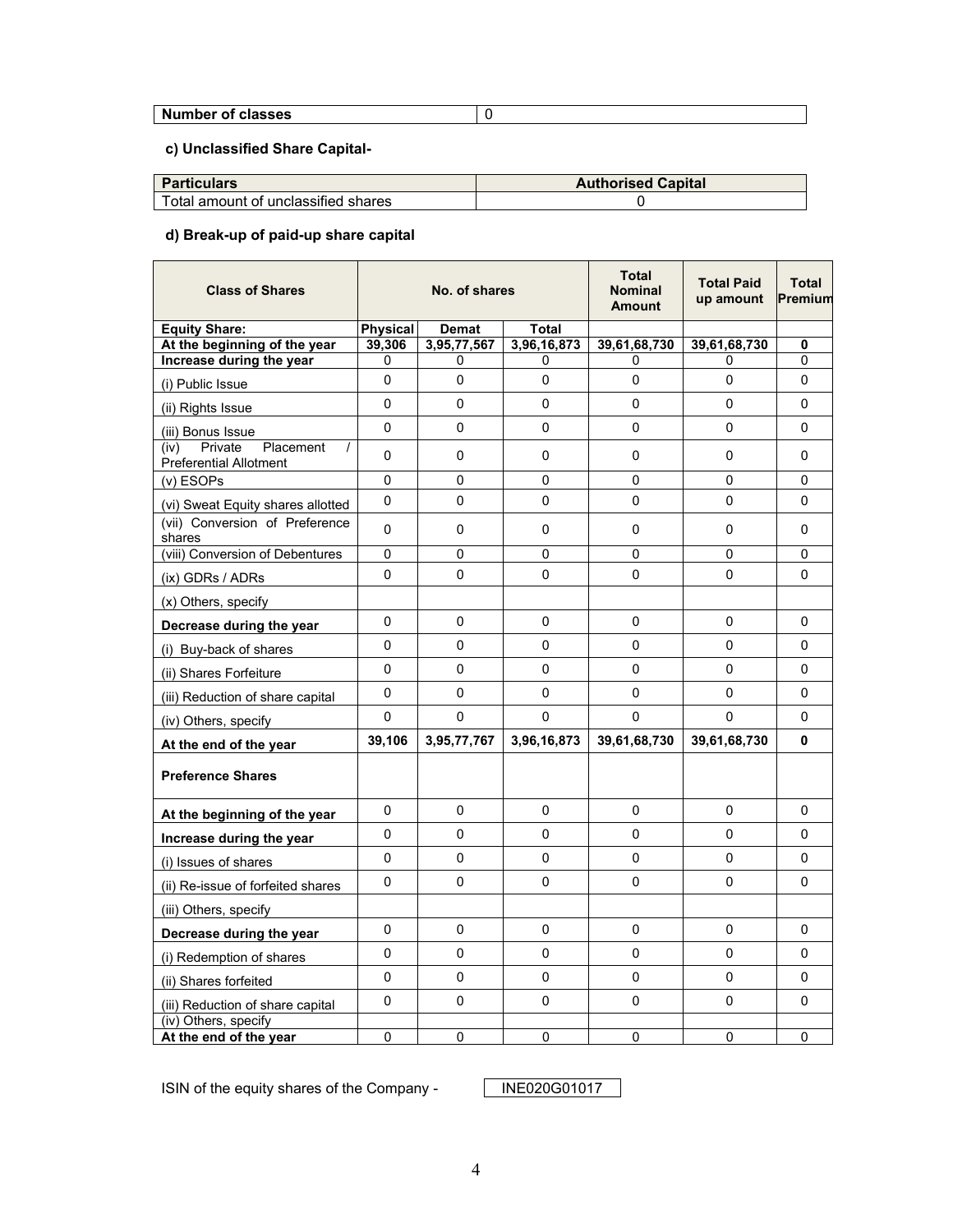(ii) Details of stock split / consolidation during the year (for each class of shares):- 0

|                                 | Class of shares      |  | (iii) |
|---------------------------------|----------------------|--|-------|
| Before split /<br>Consolidation | Number of shares     |  |       |
|                                 | Face value per share |  |       |
| After split /<br>Consolidation  | Number of shares     |  |       |
|                                 | Face value per share |  |       |

**(iii) Details of shares/Debentures Transfers since closure date of last financial year (or in the case of the first return at any time since the incorporation of the company) \*** 

 **Nil** 

| [Details being provided in a CD/Digital Media] | Yes | √ No | Not Applicable |
|------------------------------------------------|-----|------|----------------|
|------------------------------------------------|-----|------|----------------|

Separate sheet attached for details of transfers Yes **√ No**

Note: In case list of transfer exceeds 10, option for submission as a separate sheet attachment or submission in a CD/Digital Media may be shown.

| Date of Previous AGM                               |                                   |
|----------------------------------------------------|-----------------------------------|
| Date of registration of transfer (Date Month Year) |                                   |
| Type of transfer                                   | 1 - Equity, 2- Preference Shares, |
|                                                    | 3 - Debentures, 4 - Stock         |
| Number of Shares/ Debentures/ Units Transferred    |                                   |
| Amount per Share/ Debenture/Unit (in Rs.)          |                                   |
| Ledger Folio of Transferor                         |                                   |
| <b>Transferor's Name</b>                           |                                   |
| Ledger Folio of Transferee                         |                                   |
| <b>Transferee's Name</b>                           |                                   |

#### **(iv) Debentures (Outstanding as at the end of financial year)**

| <b>Particulars</b>            | Number of<br>units | <b>Nominal value</b><br>per unit | <b>Total value</b> |
|-------------------------------|--------------------|----------------------------------|--------------------|
| Non-convertible debentures    |                    |                                  |                    |
| Partly convertible debentures |                    |                                  |                    |
| Fully convertible debentures  |                    |                                  |                    |
| Total                         |                    |                                  |                    |

#### **Details of Debentures**

| <b>Class of</b><br>debentures       | Outstanding as at<br>the beginning of<br>the year | <b>Increase</b><br>during the<br>vear | <b>Decrease</b><br>during the<br>vear | Outstanding<br>as at the end<br>of the year |
|-------------------------------------|---------------------------------------------------|---------------------------------------|---------------------------------------|---------------------------------------------|
| Non-convertible<br>debentures       |                                                   |                                       |                                       |                                             |
| Partly<br>convertible<br>debentures |                                                   |                                       |                                       |                                             |
| Fully<br>convertible<br>debentures  |                                                   |                                       |                                       |                                             |

#### **(v) Securities (other than shares and debentures)**

| ™vpe of<br>Securities | No. of<br>Securities | Nominal Value<br>of each Unit | Total<br>Nominal<br>Value | Paid up Value<br>of each Unit | Total Paid<br>up Value |
|-----------------------|----------------------|-------------------------------|---------------------------|-------------------------------|------------------------|
|-----------------------|----------------------|-------------------------------|---------------------------|-------------------------------|------------------------|

**0**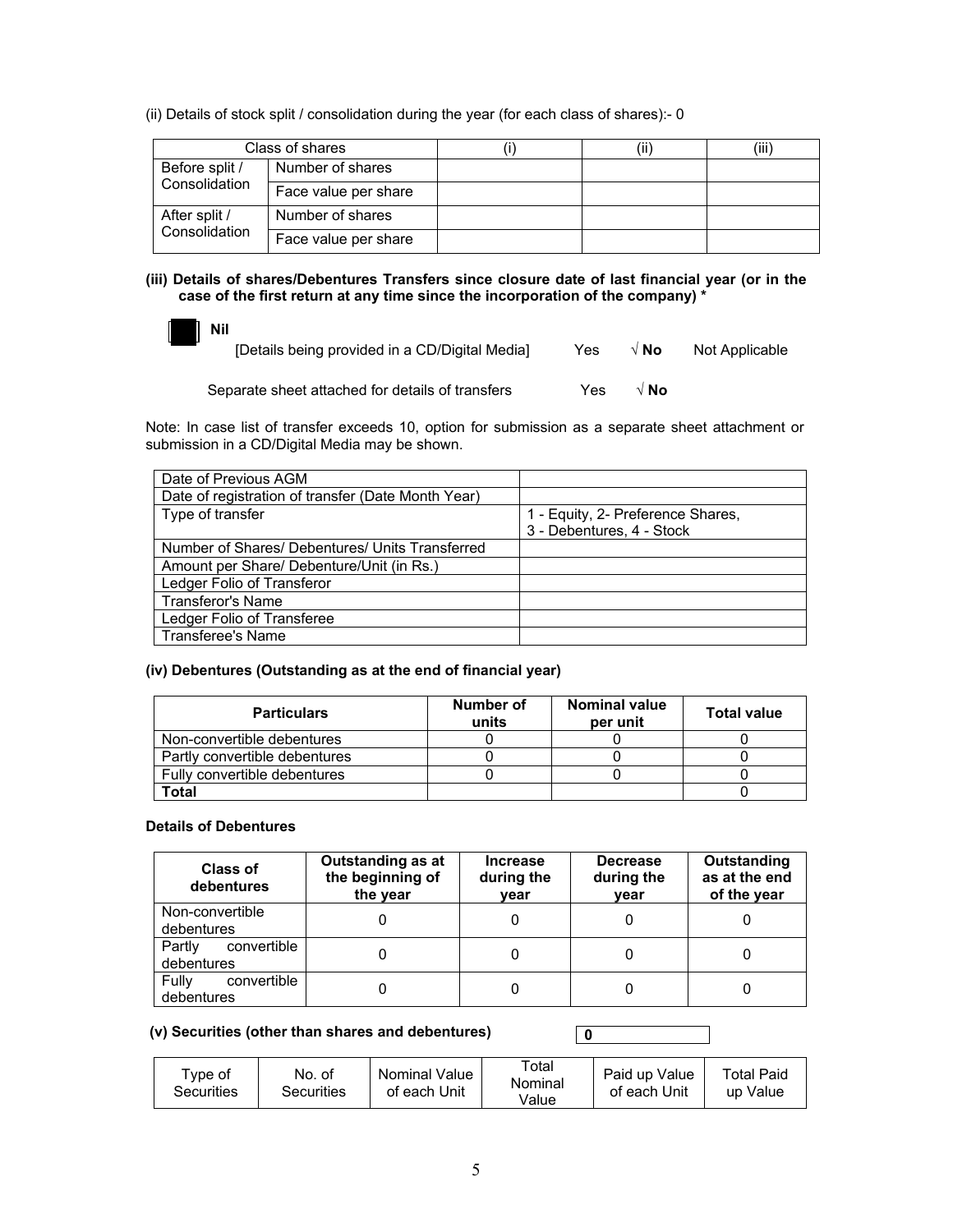| otal. |  |  |  |
|-------|--|--|--|
|       |  |  |  |

## **V. Turnover and net worth of the company (as defined in the Companies Act, 2013)**

| (i)  | urnover                               | 40<br>64F<br>54<br>    |
|------|---------------------------------------|------------------------|
| (ii) | ੀ the ਼<br>Company<br>0t<br>Net worth | л.<br>5C<br>. .<br>. . |

## **VI. (a) SHARE HOLDING PATTERN - Promoter**

|                |                                             | <b>Equity</b>              |             |                            | <b>Preference</b> |
|----------------|---------------------------------------------|----------------------------|-------------|----------------------------|-------------------|
| <b>S. No.</b>  | Category                                    | <b>Number of</b><br>shares | Percentage  | <b>Number</b><br>of shares | Percentage        |
| 1              | Undivided<br>Individual/<br>Hindu<br>Family |                            |             |                            |                   |
|                | (i) Indian                                  | 0                          | 0           | 0                          | 0                 |
|                | (ii) Non - resident Indian (NRI)            | 0                          | $\Omega$    | 0                          | 0                 |
|                | (iii) Foreign national (other than<br>NRI)  | 0                          | 0           | 0                          | 0                 |
| $\mathfrak{p}$ | Government                                  |                            |             |                            |                   |
|                | (i) Central Government                      | 0                          | 0           | 0                          | 0                 |
|                | (ii) State Government                       | 0                          | $\Omega$    | 0                          | 0                 |
|                | (iii) Government companies                  | 0                          | 0           | $\mathbf 0$                | 0                 |
| 3              | Insurance companies                         | ი                          | $\mathbf 0$ | 0                          | 0                 |
| 4              | <b>Banks</b>                                | ი                          | 0           | 0                          | 0                 |
| 5              | <b>Financial institutions</b>               | ი                          | 0           | 0                          | 0                 |
| 6              | Foreign institutional investors             | 0                          | $\Omega$    | $\Omega$                   | 0                 |
| 7              | Mutual funds                                | 0                          | 0           | 0                          | 0                 |
| 8              | Venture capital                             | n                          | $\Omega$    | 0                          | 0                 |
| 9              | Body corporate<br>(not mentioned above)     | 2,77,12,125                | 69.95       | $\Omega$                   | 0                 |
| 10             | <b>Others</b>                               |                            | n           | $\Omega$                   | 0                 |
|                | Total                                       | 2,77,12,125                | 69.95       | $\bf{0}$                   | 0                 |

**Total number of shareholders (promoters) 1** 

### **(b) SHARE HOLDING PATTERN - Public/Other than promoters**

|                |                                                   |                     | <b>Equity</b> |                            | <b>Preference</b> |  |
|----------------|---------------------------------------------------|---------------------|---------------|----------------------------|-------------------|--|
| <b>S. No.</b>  | Category                                          | Number of<br>shares | Percentage    | <b>Number</b><br>of shares | Percentage        |  |
| 1              | Individual<br><b>Undivided</b><br>Hindu<br>Familv |                     |               |                            |                   |  |
|                | (i) Indian                                        | 65,02,725           | 16.42         | $\Omega$                   | 0                 |  |
|                | (ii) Non - resident Indian (NRI)                  | 3,64,920            | 0.92          | $\Omega$                   | 0                 |  |
|                | (iii) Foreign national (other than<br>NRI)        | 0                   | 0             | 0                          | 0                 |  |
| $\mathfrak{p}$ | Government                                        |                     |               |                            |                   |  |
|                | (i) Central Government                            | 0                   | 0             | $\Omega$                   | 0                 |  |
|                | (ii) State Government                             | ი                   | 0             | U                          |                   |  |
|                | (iii) Government companies                        | 0                   | 0             | 0                          | 0                 |  |
| 3              | Insurance companies                               | 0                   | 0             | $\Omega$                   | 0                 |  |
| 4              | <b>Banks</b>                                      | 0                   | 0             | 0                          | 0                 |  |
| 5              | <b>Financial institutions</b>                     |                     | 0             | 0                          | 0                 |  |
| 6              | Foreign institutional investors                   | 0                   | 0             | 0                          | 0                 |  |
|                | Mutual funds                                      | ი                   | 0             |                            | 0                 |  |
| 8              | Venture capital                                   | 0                   | 0             | ი                          | 0                 |  |
| 9              | Body corporate                                    | 49.33.312           | 12.45         | 0                          |                   |  |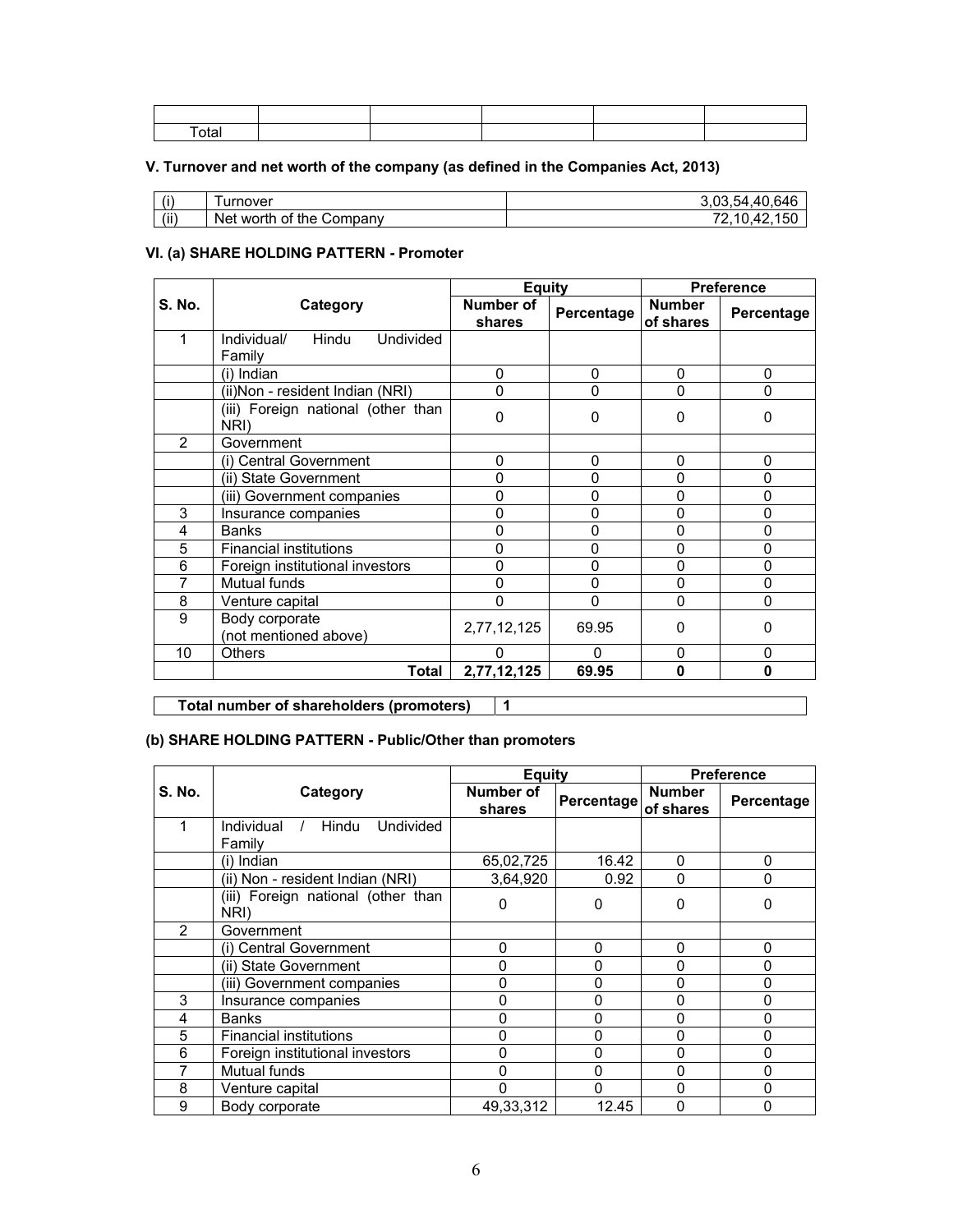|    | (not mentioned above) |             |       |  |
|----|-----------------------|-------------|-------|--|
| 10 | <b>Others</b>         | ,03,791     | 0.26  |  |
|    | Total                 | 1.19.04.748 | 30.05 |  |

**Total number of shareholders (other than promoters) 8320** 

**Total number of shareholders (Promoters + Public / other than promoters) 8321** 

#### **VII. NUMBER OF PROMOTERS, MEMBERS, DEBENTURE HOLDERS (Details, Promoters, Members (other than promoters), Debenture holders)**

| <b>Details</b>                    | At the beginning of the year | At the end of the year |
|-----------------------------------|------------------------------|------------------------|
| Promoters                         |                              |                        |
| Members<br>(other than promoters) | 7.065                        | 8.320                  |
| Debenture holders                 |                              |                        |

#### **VIII. DETAILS OF DIRECTORS AND KEY MANAGERIAL PERSONNEL**

#### **(A) Composition of Board of Directors**

| Category                                       | Number of directors at<br>the beginning of the year |                           |                  | <b>Number of directors</b><br>at the end of the year | <b>Percentage of shares</b><br>held by directors as at<br>the end of year |                          |
|------------------------------------------------|-----------------------------------------------------|---------------------------|------------------|------------------------------------------------------|---------------------------------------------------------------------------|--------------------------|
|                                                | <b>Executive</b>                                    | Non -<br><b>Executive</b> | <b>Executive</b> | Non -<br><b>Executive</b>                            | <b>Executive</b>                                                          | Non-<br><b>Executive</b> |
| A. Promoter                                    |                                                     |                           |                  |                                                      | 0                                                                         | 0                        |
| <b>B. Non-Promoter</b>                         |                                                     |                           |                  |                                                      | 0                                                                         | 0                        |
| (i) Non-Independent                            | 0                                                   | 0                         | 0                | 0                                                    | $\Omega$                                                                  | 0                        |
| (ii) Independent                               | 0                                                   | 4                         | 0                | 4                                                    | 0                                                                         | 0                        |
| C. Nominee<br><b>Directors</b><br>Representing | ŋ                                                   | 0                         | $\Omega$         | 0                                                    | O                                                                         |                          |
| (i) Banks & Fls                                | $\Omega$                                            | $\Omega$                  | 0                | 0                                                    | $\Omega$                                                                  | 0                        |
| (ii) Investing<br>institutions                 | 0                                                   | 0                         | $\Omega$         | 0                                                    | <sup>0</sup>                                                              | ი                        |
| (iii) Government                               | 0                                                   | 0                         | 0                | 0                                                    | 0                                                                         | 0                        |
| (iv) Small share<br>holders                    | 0                                                   | 0                         | $\Omega$         | 0                                                    | 0                                                                         | ი                        |
| (v) Others                                     | n                                                   | O                         | 0                | 0                                                    | $\Omega$                                                                  | ი                        |
| Total                                          |                                                     | 5                         |                  | 5                                                    | n                                                                         | Λ                        |

**Number of Directors and Key managerial personnel (who is not director) as on the financial year end date <sup>9</sup>**

**(B) (i) Details of directors and Key managerial personnel as on the closure of financial year** 

| <b>Name</b>                  | <b>DIN/PAN</b> | <b>Designatio</b><br>n | Number of<br>equity<br>share(s) held | Date of cessation<br>(after closure of<br>financial year: if<br>any) |
|------------------------------|----------------|------------------------|--------------------------------------|----------------------------------------------------------------------|
| <b>MALCOLM FARROKH MEHTA</b> | 03277490       | Whole                  |                                      |                                                                      |
|                              |                | time                   |                                      |                                                                      |
|                              |                | <b>Director</b>        |                                      |                                                                      |
| RUCHI NAITHANI               | 00531608       | Director               |                                      |                                                                      |
| <b>RAJ KHALID</b>            | 00169691       | <b>Director</b>        |                                      |                                                                      |
| <b>RAJESH MUNI</b>           | 00193527       | <b>Director</b>        |                                      |                                                                      |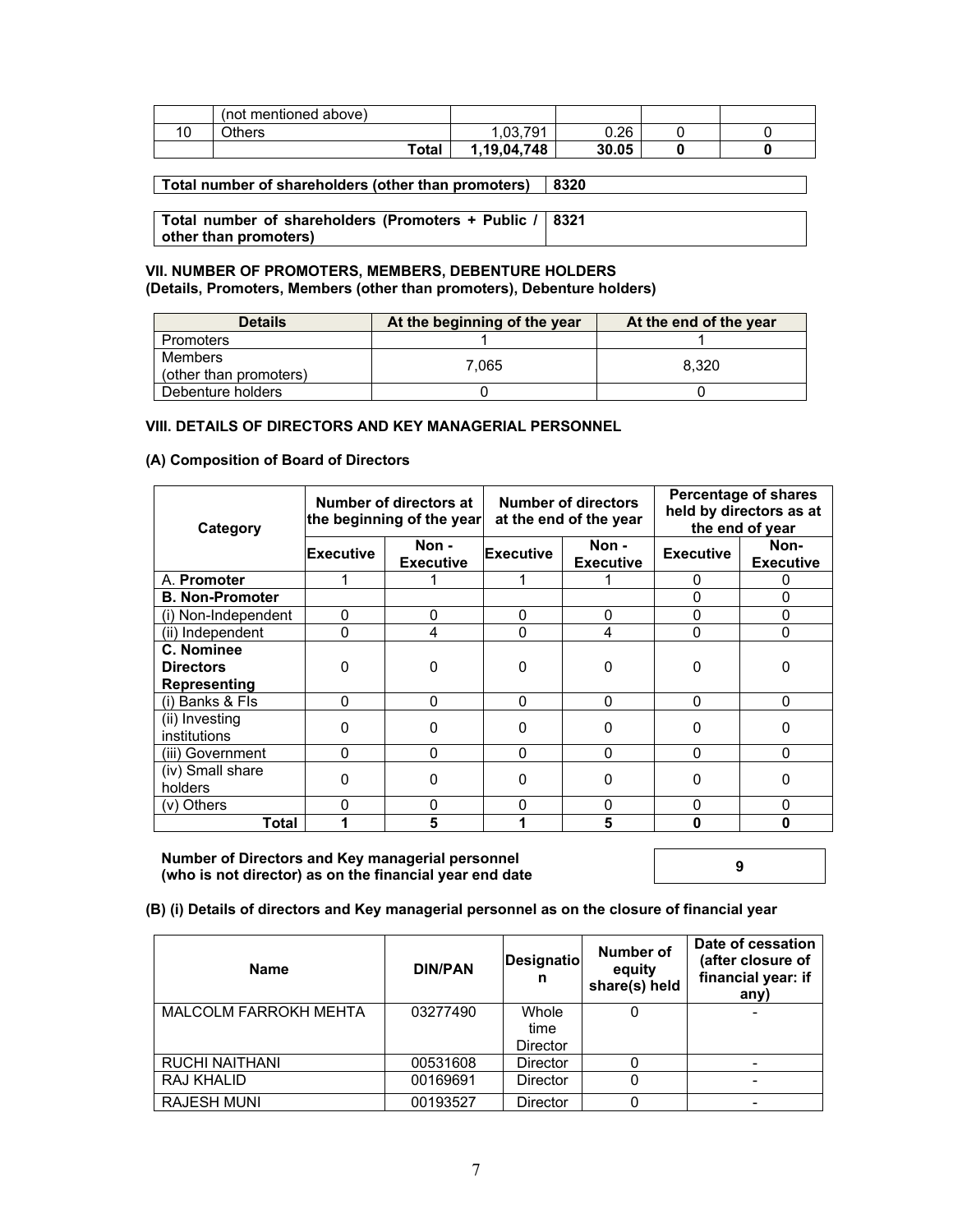| KOJI IKETANI            | 08486128   | Director  | - |
|-------------------------|------------|-----------|---|
| MURARI SWAMIMALAI JAGAN | 02002827   | Director  | - |
| MALCOLM FARROKH MEHTA   | AFWPM8643Q | CEO       | - |
| MURALI GOPALAKRISHNAN   | ABBPM6827B | CFO       | ۰ |
| <b>SUNDARAMURTHY</b>    | BFRPS2754C | Company   | - |
| <b>SHANMUGAM</b>        |            | Secretary |   |

### **(ii) Particulars of change in director(s) and Key managerial personnel during the year - 0**

| Name | DIN/PAN | Designation at the<br>beginning /<br>during the<br>financial year | Date of<br>appointment/<br>change in<br>designation/<br>cessation | Nature of change<br>(Appointment/<br>change in<br>designation/<br>Cessation) |
|------|---------|-------------------------------------------------------------------|-------------------------------------------------------------------|------------------------------------------------------------------------------|

#### **IX. MEETINGS OF MEMBERS/CLASS OF MEMBERS/BOARD/COMMITTEES OF THE BOARD OF DIRECTORS**

#### **A. MEMBERS/CLASS/REQUISITIONED/NCLT/COURT CONVENED MEETINGS**

Number of meetings held **2 2** 

|                                       | Date of    | Total Number of                                        | Attendance |                            |  |
|---------------------------------------|------------|--------------------------------------------------------|------------|----------------------------|--|
| Type of meeting                       | meeting    | Members entitled to<br><b>Number</b><br>attend meeting |            | % of total<br>shareholding |  |
| Meeting<br>General<br>Annual<br>[AGM] | 24/09/2021 | 7.888                                                  | 47         | 70.25                      |  |
| Postal Ballot (PB)                    | 17/03/2022 | 8.658                                                  | 83         | 70.24                      |  |

## **B. BOARD MEETINGS:**

| S. No. | Date of meeting | Total No. of Directors on |                  | Attendance |  |  |
|--------|-----------------|---------------------------|------------------|------------|--|--|
|        |                 | the Date of Meeting       | No. of Directors | % of       |  |  |
|        |                 |                           | attended         | Attendance |  |  |
|        | 10.05.2021      |                           |                  | 100        |  |  |
|        | 09.08.2021      |                           |                  | 100        |  |  |
| 3      | 09.11.2021      |                           |                  | 100        |  |  |
|        | 08.02.2022      |                           |                  | 100        |  |  |

Number of meetings held **4 4** 

## **C. COMMITTEE MEETINGS**

Number of meetings held **14 14** 

|           |                        |                    | Total No. of                         | Attendance                 |                      |  |
|-----------|------------------------|--------------------|--------------------------------------|----------------------------|----------------------|--|
| S.<br>No. | Type of Meeting        | Date of<br>meeting | Members as on the<br>Date of Meeting | No. of Members<br>attended | $%$ of<br>Attendance |  |
|           | <b>Audit Committee</b> | 10/05/2021         |                                      |                            | 100                  |  |
|           | <b>Audit Committee</b> | 09/08/2021         |                                      |                            | 100                  |  |
|           | <b>Audit Committee</b> | 09/11/2021         | 5                                    |                            | 100                  |  |
| 4         | <b>Audit Committee</b> | 08/02/2022         | э                                    |                            | 100                  |  |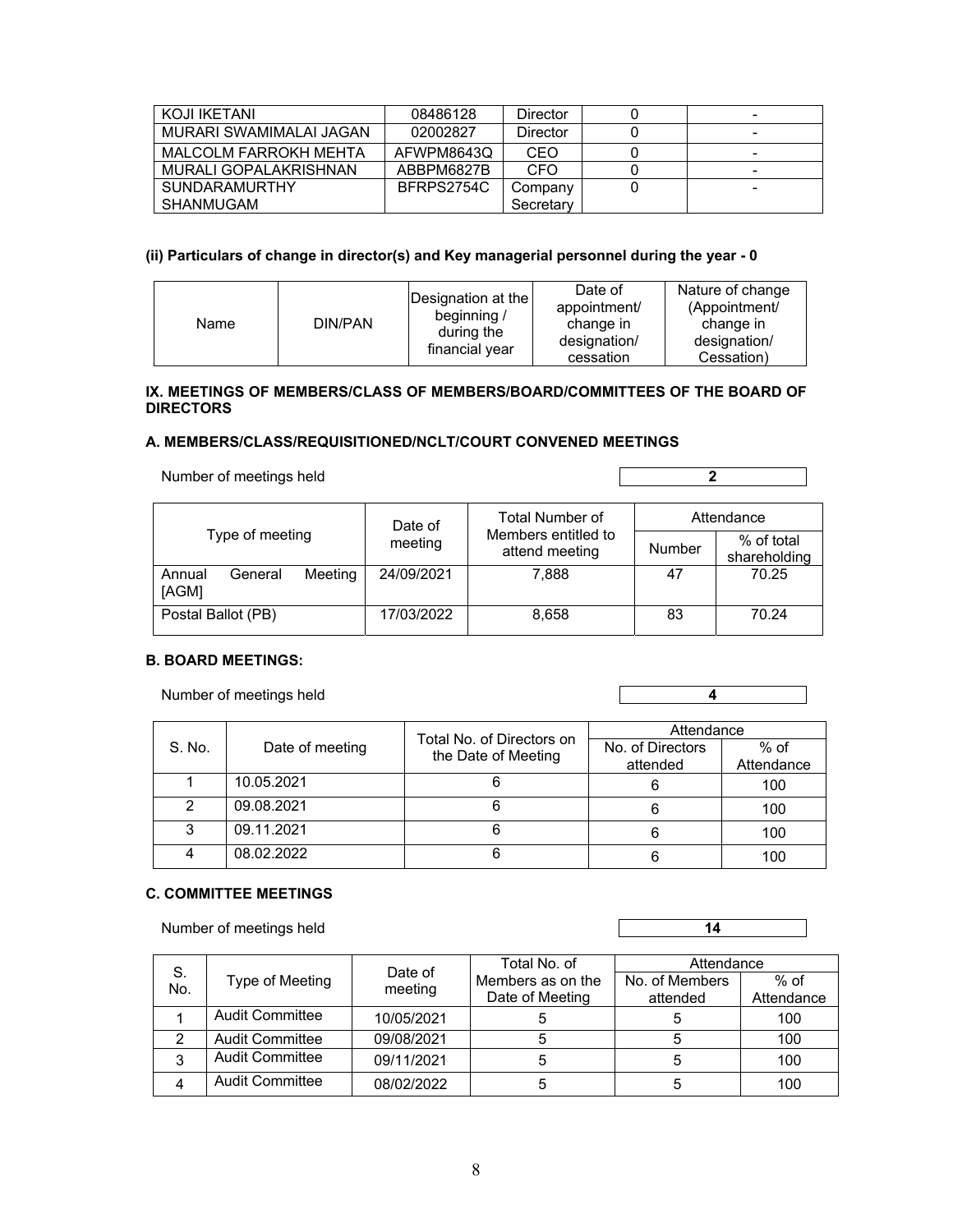| 5               | <b>Stakeholders</b><br>Relationship<br>Committee   | 07/05/2021 | 3 | 3 | 100 |
|-----------------|----------------------------------------------------|------------|---|---|-----|
| 6               | <b>Stakeholders</b><br>Relationship<br>Committee   | 09/08/2021 | 3 | 3 | 100 |
| $\overline{7}$  | <b>Stakeholders</b><br>Relationship<br>Committee   | 08/11/2021 | 3 | 3 | 100 |
| 8               | <b>Stakeholders</b><br>Relationship<br>Committee   | 07/02/2022 | 3 | 3 | 100 |
| 9               | &<br>Nomination<br>Remuneration<br>Committee       | 07/05/2021 | 3 | 3 | 100 |
| 10              | &<br>Nomination<br>Remuneration<br>Committee       | 08/11/2021 | 3 | 3 | 100 |
| 11              | &<br>Nomination<br>Remuneration<br>Committee       | 07/02/2022 | 3 | 3 | 100 |
| 12 <sup>2</sup> | Corporate<br>Social<br>Responsibility<br>committee | 07/05/2021 | 3 | 3 | 100 |
| 13              | Social<br>Corporate<br>Responsibility<br>committee | 08/11/2021 | 3 | 3 | 100 |
| 14              | Corporate<br>Social<br>Responsibility<br>committee | 07/02/2022 | 3 | 3 | 100 |

## **D. ATTENDANCE OF DIRECTORS**

|               |                                                    |                                                | <b>Board of Meetings</b> |                 |                                                | <b>Committee Meetings</b> |                 |                                   |  |
|---------------|----------------------------------------------------|------------------------------------------------|--------------------------|-----------------|------------------------------------------------|---------------------------|-----------------|-----------------------------------|--|
| SI.           | Name of the Director                               | No. of<br>meeting                              | No. of                   | % of            | No. of<br>meetings                             | No. of                    | $%$ of          | attended<br><b>AGM held</b><br>on |  |
| No.           |                                                    | which<br>director was<br>entitled to<br>attend | Meeting<br>attended      | attendal<br>nce | which director<br>was entitled<br>to<br>attend | Meeting<br>attended       | lattend<br>ance | (Y/N/NA)                          |  |
| 1             | <b>MALCOLM</b><br><b>FARROKH MEHTA</b>             | 4                                              | 4                        | 100             | 3                                              | 3                         | 100             |                                   |  |
| $\mathcal{P}$ | <b>RUCHI NAITHANI</b>                              | 4                                              | 4                        | 100             | 14                                             | 14                        | 100             |                                   |  |
| 3             | RAJ KHALID                                         | 4                                              | 4                        | 100             | 11                                             | 11                        | 100             |                                   |  |
| 4             | <b>RAJESH MUNI</b>                                 | 4                                              | 4                        | 100             | 14                                             | 14                        | 100             |                                   |  |
| 5             | <b>KOJI IKETANI</b>                                | 4                                              | 4                        | 100             | 4                                              | 4                         | 100             |                                   |  |
| 6             | <b>MURARI</b><br><b>SWAMIMALAI</b><br><b>JAGAN</b> | 4                                              | 4                        | 100             | 4                                              | 4                         | 100             |                                   |  |

## **X. REMUNERATION OF DIRECTORS AND KEY MANAGERIAL PERSONNEL-**

$$
\boxed{\qquad \qquad \text{Nil}}
$$

Number of Managing Director, Whole-time Directors and/or Manager whose remuneration details to be entered **<sup>1</sup>**

$$
\begin{array}{c}\n1 \\
\hline\n\end{array}
$$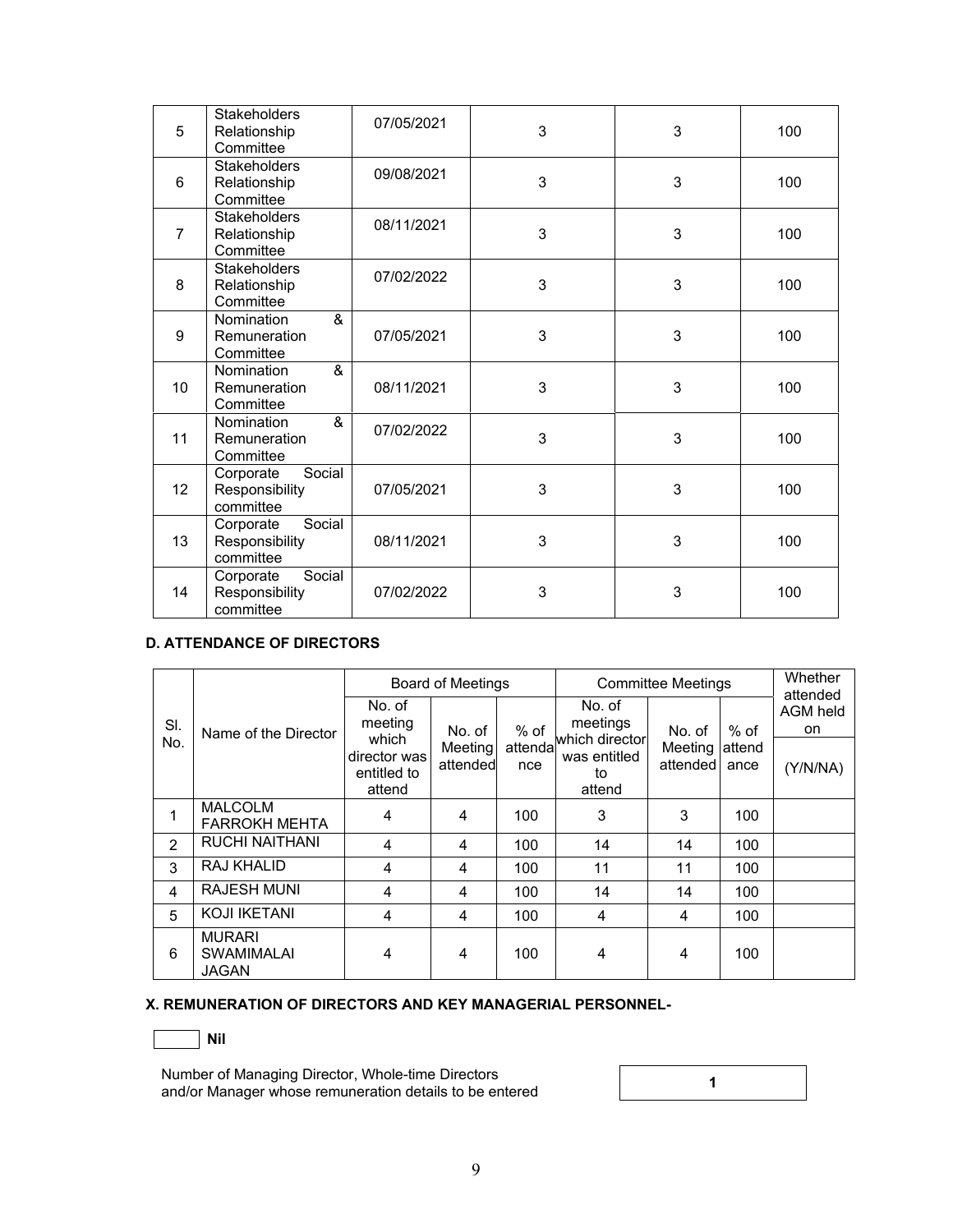| S.<br>No. | Name                | Designation           | Gross Salary | ssion | Commi Stock Option/<br>Sweat equity | <b>Others</b> | <b>Total Amount</b> |
|-----------|---------------------|-----------------------|--------------|-------|-------------------------------------|---------------|---------------------|
|           | Malcolm F.<br>Mehta | Wholetime<br>Director | 2,19,60,926  |       |                                     | 6.16.383      | 2,25,77,309         |
|           | ™otal               |                       | 2,19,60,926  |       |                                     | 6.16.383      | 2,25,77,309         |

Number of CEO, CFO and Company secretary whose remuneration details to be entered **2**<br>whose remuneration details to be entered

| S.<br>No. | Name                                                        | Designation          | <b>Gross Salary</b> | Commi<br>ssion | Stock Option/<br>Sweat equity | <b>Others</b> | Total Amount |
|-----------|-------------------------------------------------------------|----------------------|---------------------|----------------|-------------------------------|---------------|--------------|
|           | <b>MURALI</b><br><b>GOPALAKRISH Financial</b><br><b>NAN</b> | Chief<br>Officer     | 89,55,401           | 0              |                               | 1.36.800      | 90.92.201    |
| 2         | <b>SUNDARAMU</b><br><b>RTHY</b><br><b>SHANMUGAM</b>         | Company<br>Secretary | 22,06,796           |                |                               | 50.400        | 22,57,196    |
|           | Total                                                       |                      | 1,11,62,197         |                |                               | 1,87,200      | 1,13,49,397  |

Number of other directors whose remuneration details to be entered **4** 

| S.<br>No.      | Name                                               | Designation     | Gross<br>Salary | Commis<br>sion | <b>Stock</b><br>Option/<br>Sweat<br>equity | <b>Others</b> | Total<br>Amount |
|----------------|----------------------------------------------------|-----------------|-----------------|----------------|--------------------------------------------|---------------|-----------------|
|                | <b>RUCHI NAITHANI</b>                              | Director        | 0               | $\Omega$       | 0                                          | 6,75,000      | 6,75,000        |
| $\overline{2}$ | RAJ KHALID                                         | Director        | 0               | $\Omega$       | 0                                          | 6,00,000      | 6,00,000        |
| 3              | <b>RAJESH MUNI</b>                                 | Director        | 0               | $\Omega$       | 0                                          | 6,75,000      | 6,75,000        |
| 4              | <b>MURARI</b><br><b>SWAMIMALAI</b><br><b>JAGAN</b> | <b>Director</b> | 0               | $\Omega$       | 0                                          | 4,25,000      | 4,25,000        |
|                | Total                                              |                 | 0               | 0              | 0                                          | 23,75,000     | 23,75,000       |

#### **XI. MATTERS RELATED TO CERTIFICATION OF COMPLIANCES AND DISCLOSURES**

**A. Whether the company has made compliances and disclosures in respect of applicable provisions of the Companies Act, 2013 during the year**  Yes no

B. If No, give reasons/observations

#### **XII. PENALTY AND PUNISHMENT - DETAILS THEREOF**

## **(A) DETAILS OF PENALTIES / PUNISHMENT IMPOSED ON COMPANY/DIRECTORS /OFFICERS**

|                                               |                                              |                  | Nil                                                                   |                                      |                                                               |
|-----------------------------------------------|----------------------------------------------|------------------|-----------------------------------------------------------------------|--------------------------------------|---------------------------------------------------------------|
| Name of the<br>company/directo<br>rs/officers | Name of the<br>court/concern<br>ed Authority | Date of<br>Order | Name of the Act<br>and section under<br>which penalized /<br>punished | Details of<br>penalty/<br>punishment | Details of appeal<br>(i f any)<br>including present<br>status |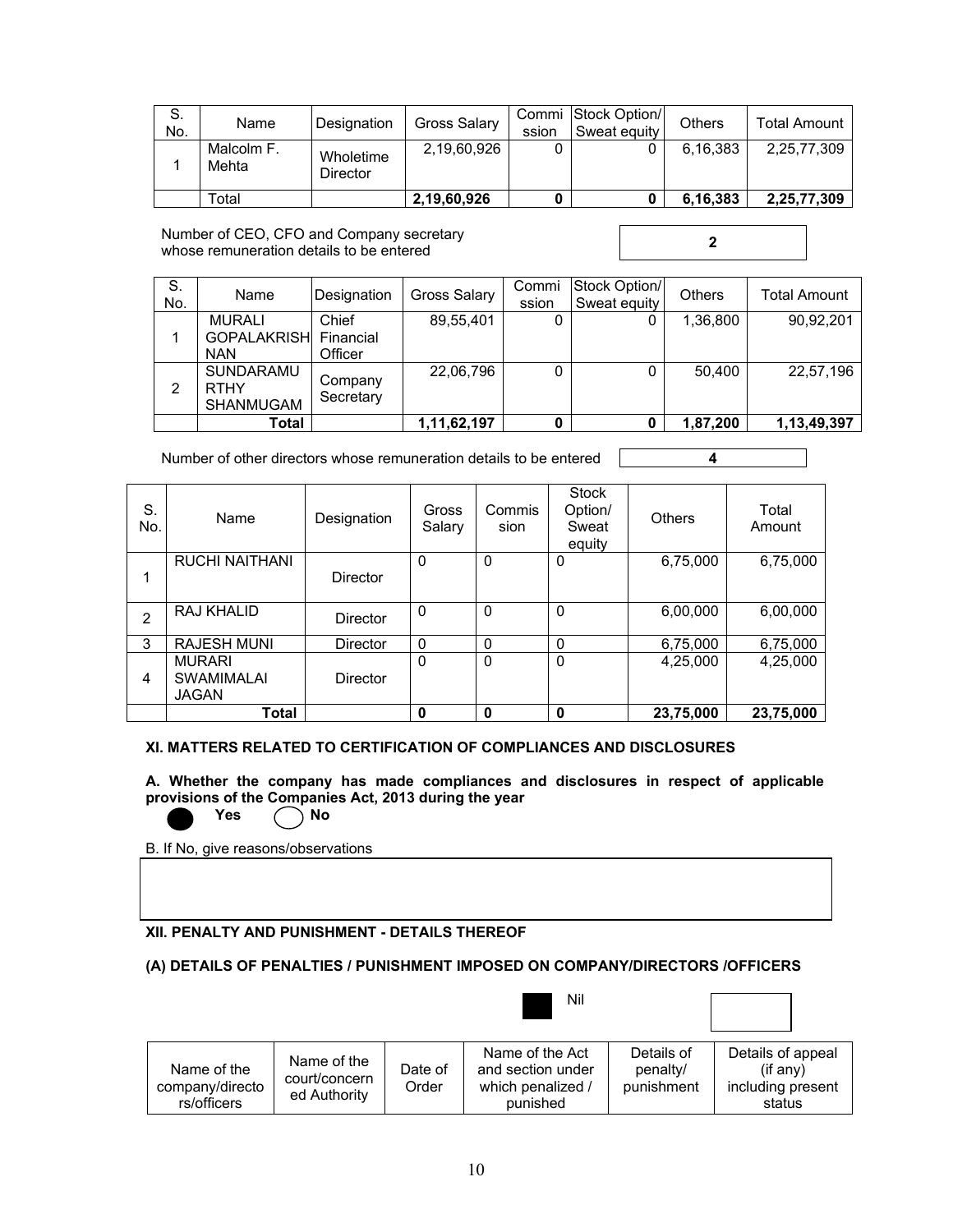| (B) DETAILS OF COMPOUNDING OF OFFENCES        |                                                 |                  | Nill                                                                  | +                         |                                         |
|-----------------------------------------------|-------------------------------------------------|------------------|-----------------------------------------------------------------------|---------------------------|-----------------------------------------|
| Name of the<br>company/directo<br>rs/officers | Name of the<br>court<br>/concerned<br>Authority | Date of<br>Order | Name of the Act<br>and section under<br>which penalized /<br>punished | Particulars of<br>offence | Amount of<br>compounding (in<br>Rupees) |
|                                               |                                                 |                  |                                                                       |                           |                                         |

**XIII. Whether complete list of shareholders, debenture holders has been enclosed as an attachment** 



Yes No

(In case of 'No', submit the details separately through the method specified in instruction kit)

### **XIV. COMPLIANCE OF SUB-SECTION (2) OF SECTION 92, IN CASE OF LISTED COMPANIES**

In case of a listed company or a company having paid up share capital of Ten Core rupees or more or turnover of Fifty Core rupees or more, details of company secretary in whole time practice certifying the annual return in Form MGT-8.

| Name                           | M.Alagar |           |        |  |
|--------------------------------|----------|-----------|--------|--|
| Whether associate or fellow    |          | Associate | Fellow |  |
| Certificate of practice number |          | 8196      |        |  |

#### **I/We certify that:**

(a) The return states the facts, as they stood on the date of the closure of the financial year aforesaid correctly and adequately.

(b) Unless otherwise expressly stated to the contrary elsewhere in this return, the Company has complied with applicable provisions of the Act during the financial year.

(c) The company has not, since the date of the closure of the last financial year with reference to which the last return was submitted or in the case of a first return since the date of incorporation of the company, issued any invitation to the public to subscribe for any securities of the company.

(d) Where the annual return discloses the fact that the number of members, (except in case of one person company), of the company exceeds two hundred, the excess consists wholly of persons who under second proviso to clause (ii) of sub-section (68) of section 2 of the Act are not to be included in reckoning the number of two hundred.

#### **Declaration**

I am Authorized by the Board of Directors of the company vide resolution no.



dated  $\int$   $\frac{D}{D}$   $\int$   $\frac{D}{D}$  M/YYYY) to sign this form and declare that all requirements of the Companies Act, 2013 and the rules made thereunder in respect of the subject matter of this form and matters incidental thereto have been compiled with. I further declare that: 07/12/2017